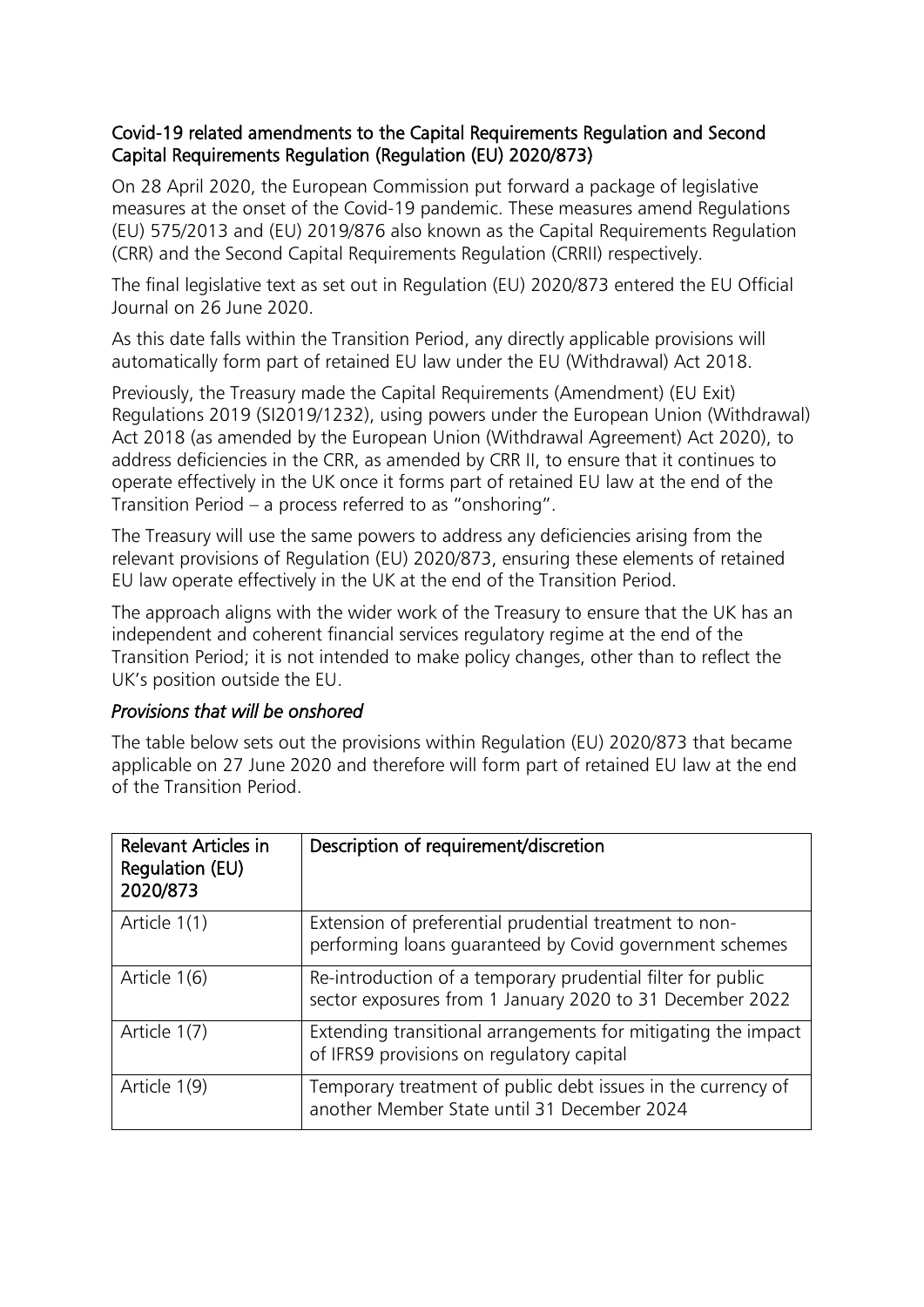| Article 1(9)     | Temporary exclusion of certain exposures to central banks<br>from the total exposure measure in view of the COVID-19<br>pandemic until 27 June 2021                                                                                                                                                                                                                                |
|------------------|------------------------------------------------------------------------------------------------------------------------------------------------------------------------------------------------------------------------------------------------------------------------------------------------------------------------------------------------------------------------------------|
| Article 1(9)     | Exclusion of overshootings from the calculation of the back-<br>testing addend in view of the COVID-19 pandemic                                                                                                                                                                                                                                                                    |
| Article 1(9)     | Temporary calculation of the exposure value of regular-way<br>purchases and sales awaiting settlement in view of the<br>COVID-19 pandemic, until 27 June 2021                                                                                                                                                                                                                      |
| Article 1(10)    | Mandate for a report from the Commission on overshootings<br>and supervisory powers to limit distributions                                                                                                                                                                                                                                                                         |
| Article 2(1)     | Application date brought forward for provisions on the<br>treatment of certain loans granted by credit institutions to<br>pensioners or employees laid down in Article 123 of<br>Regulation (EU) 575/2013 as amended by Regulation (EU)<br>2019/876                                                                                                                                |
| Article 2(1)     | Application date brought forward for provisions on<br>adjustment of risk-weighted non-defaulted SME exposures<br>laid down in Article 501 of Regulation (EU) 575/2013 as<br>amended by Regulation (EU) 2019/876                                                                                                                                                                    |
| Article 2(1)     | Application date brought forward for provisions on<br>adjustment to own funds requirements for credit risk for<br>exposures to entities that operate or finance physical<br>structures or facilities, systems and networks that provide or<br>support essential public services laid down in Article 501a of<br>Regulation (EU) 575/2013 as amended by Regulation (EU)<br>2019/876 |
| Article $2(3)^1$ | Provisions on the exemption from deductions of prudently<br>valued software assets will apply from the date of entry into<br>force of the regulatory technical standards referred to in<br>Article 36(4) of Regulation (EU) 575/2013 as amended by<br>Regulation (EU) 2019/876                                                                                                     |

 $\overline{a}$ <sup>1</sup>Article 36(4) requires the European Banking Authority (EBA) to develop draft regulatory technical standards. If the associated regulatory technical standards enter into force before the end of the Transition Period, they will form part of retained EU law. In the event they enter into force after this date, they will not apply in the UK.